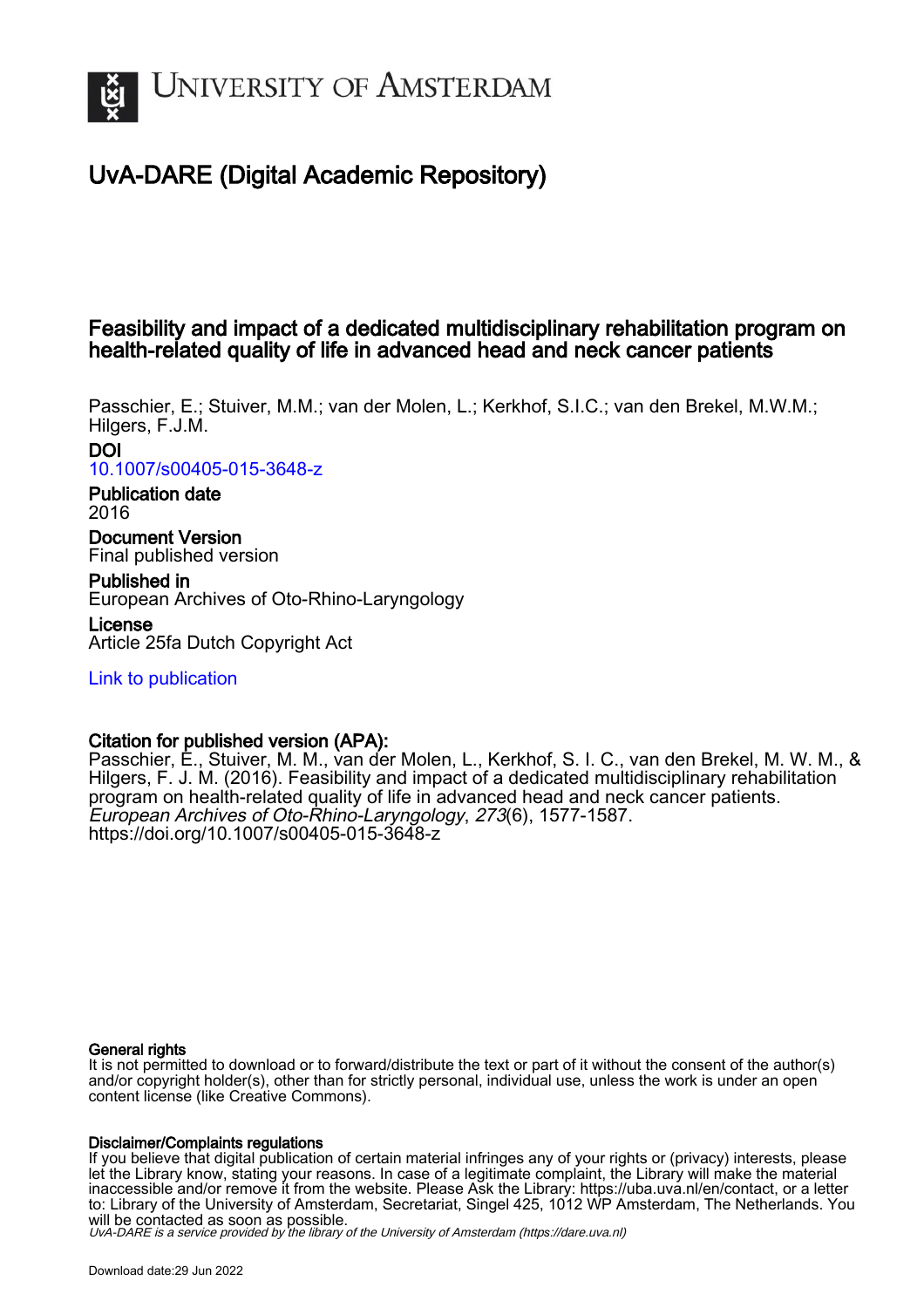HEAD AND NECK



# Feasibility and impact of a dedicated multidisciplinary rehabilitation program on health-related quality of life in advanced head and neck cancer patients

Ellen Passchier<sup>1</sup> • Martijn M. Stuiver<sup>2,3</sup> • Lisette van der Molen<sup>1</sup> • Stefanie I. C. Kerkhof<sup>4</sup> • Michiel W. M. van den Brekel<sup>1,5,6</sup> · Frans J. M. Hilgers<sup>1,5,6</sup>

Received: 20 February 2015 / Accepted: 3 May 2015 / Published online: 30 May 2015 - Springer-Verlag Berlin Heidelberg 2015

Abstract In an observational prospective study, feasibility and outcomes of a dedicated multidisciplinary rehabilitation program (HNR) for head and neck cancer (HNC) patients were evaluated. HRQoL was assessed before and after HNR with EORTC C30 and H&N-35 QoL questionnaires in 52 consecutive patients. Initial HRQoL scores were compared with EORTC reference scores for HNC patients and post-HNR with those available for the general healthy population. Distress was assessed before and after HNR with the distress thermometer (DT). At completion of HNR with a mean duration of 7 months, overall HRQoL was significantly improved ( $p < 0.001$ ). Role, Emotional, and Social function scales and most EORTC C30 and H&N35 symptom scale items showed a statistically

Electronic supplementary material The online version of this article (doi:[10.1007/s00405-015-3648-z](http://dx.doi.org/10.1007/s00405-015-3648-z)) contains supplementary material, which is available to authorized users.

 $\boxtimes$  Ellen Passchier e.passchier@nki.nl

- <sup>1</sup> Department of Head and Neck Oncology and Surgery, The Netherlands Cancer Institute, Plesmanlaan 121, 1066 CX Amsterdam, The Netherlands
- <sup>2</sup> Department of Physical Therapy, The Netherlands Cancer Institute, Amsterdam, The Netherlands
- Department of Clinical Epidemiology Biostatistics and Bioinformatics,Academic Medical Center, University of Amsterdam, Amsterdam, The Netherlands
- Reade, Centre of Rehabilitation and Rheumatology Amsterdam, Amsterdam, The Netherlands
- Institute of Phonetic Sciences, University of Amsterdam, Amsterdam, The Netherlands
- <sup>6</sup> Department of Oral and Maxillofacial Surgery, Academic Medical Center, Amsterdam, The Netherlands

significant ( $p<0.01$ ) and clinically relevant improvement. Mean distress score before HNR was above the cutoff value of 5, suggesting the need for referral to rehabilitation. After completing HNR, distress decreased significantly to 3.0 ( $p < 0.001$ ). HRQoL pretreatment was poorer than that of the EORTC reference HNC population, whereas at the completion of the HNR program, the HRQoL was comparable to that of the general population reference level. We conclude that a dedicated multidisciplinary HNR program is feasible and suggest that it has a positive impact on HRQoL. The multidisciplinary approach may have added value over mono-disciplinary interventions. However, our results should be judged cautiously due to the observational nature of the study.

Keywords Head and neck cancer - Multidisciplinary rehabilitation - Health-related quality of life - Distress

## Introduction

The incidence of head and neck cancer (HNC) in the Netherlands is 17/100,000, almost 5 % of the total cancer incidence. This makes HNC part of the top 10 most registered cancers in the Netherlands (Netherlands Cancer registry). Treatment options for HNC are surgery, radiotherapy (RT), concomitant chemo-radiotherapy (CRT), photodynamic therapy, or a combination of these modalities [\[1](#page-9-0), [2](#page-9-0)]. Survival rates for HNC are slowly increasing, and the impact of the treatment of HNC on health-related quality of life (HRQoL) is receiving more and more attention  $[3-5]$  $[3-5]$ . In general, the focus is changing toward long-term QoL and late side effects of HNC treatment and how to cope in life after treatment. Many patients remain restricted in daily activity and functioning after treatment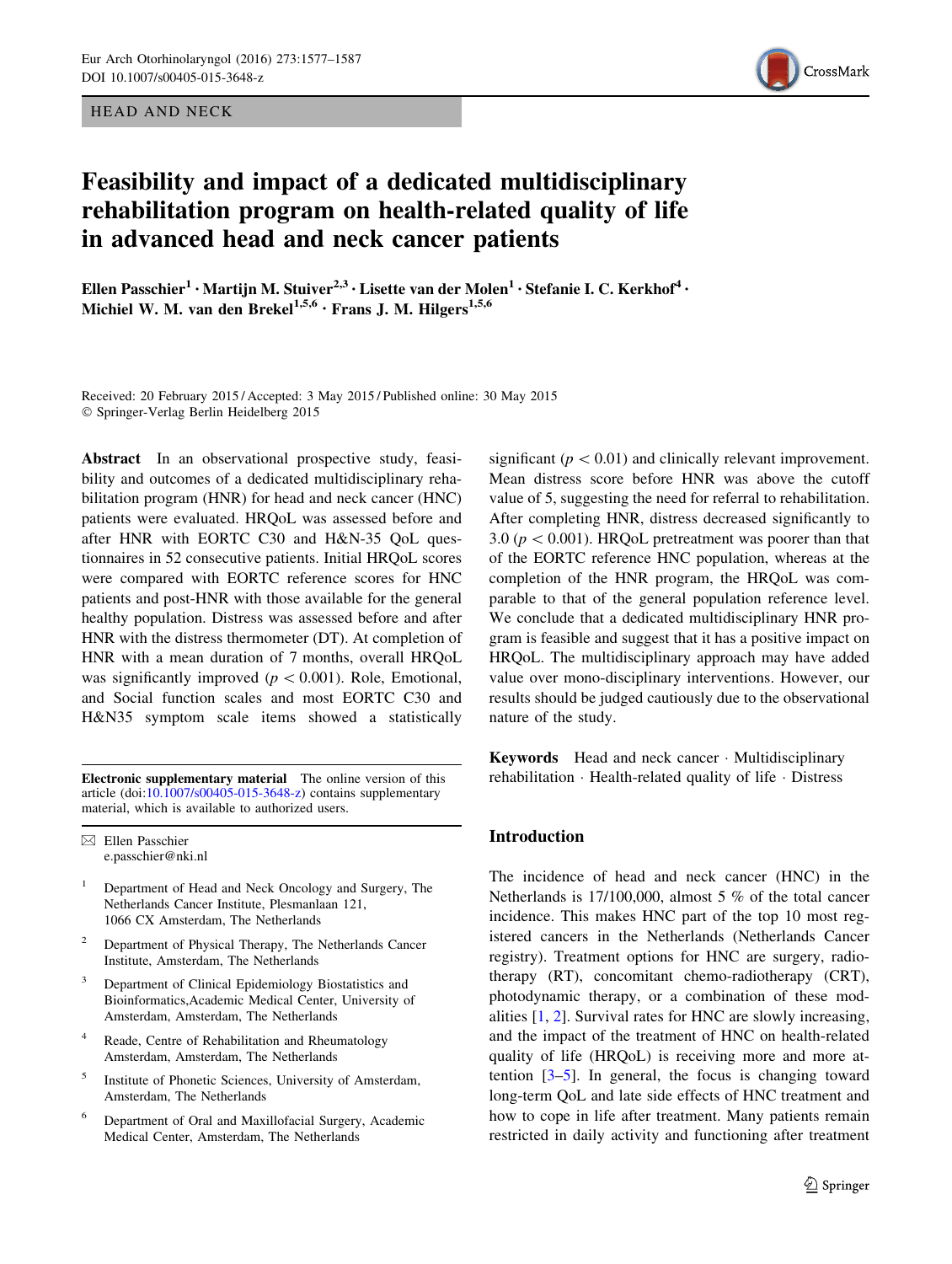for HNC because of dysphagia, altered speech, shoulder disability, facial and/or physical disfigurement, psychosocial problems, and/or fatigue [\[6–9](#page-10-0)].

Studies on the effects of rehabilitation after treatment for HNC mainly focus on mono-disciplinary interventions, such as speech and language therapy, interventions for nutritional problems, psychosocial support, physical therapy, and/or exercise [[10–13\]](#page-10-0). There is little information though on the effects and possible added value of combining these mono-disciplinary interventions into a multidisciplinary rehabilitation program, especially with respect to HRQoL [\[14–16](#page-10-0)]. Based on existing supportive care before, during and after treatment for HNC in our institute, such a multidisciplinary rehabilitation program was set up in collaboration with one of the local rehabilitation institutes. Based on the WHO definition of health [\[17](#page-10-0)], this Head and Neck Rehabilitation program (HNR) aimed to optimize all aspects of physical and social functioning after treatment for HNC. The rationale of multidisciplinary rehabilitation was that a coordinated approach is often more effective than separate treatments by the involved disciplines. Considering that, in patients with HNC, physical and psychosocial rehabilitation needs are often interrelated, this integrated approach might achieve larger improvements on functioning, social participation, and quality of life, compared to conventional, multiple mono-disciplinary interventions.

In this paper, the structure and feasibility of the program is described and the changes in HRQol outcomes are evaluated in a prospective series of patients who were treated in our comprehensive cancer center between 2011 and 2014.

#### The Head and Neck Rehabilitation program (HNR)

Patients become eligible for rehabilitation if there are extensive function disorders, and prolonged and/or incomplete recovery is expected. Patients with multiple interrelated problems (impairments, activity, and/or participation limitations), who are expectedly not able to resolve these problems themselves, are also eligible for a multidisciplinary rehabilitation program [\[18](#page-10-0)]. Eligible patients are identified by the head and neck surgeon, radiotherapist, head and neck nurse, allied health professionals, or by the case manager of the HNR program (a specialized HNC nurse). All potentially eligible patients are screened for rehabilitation needs by the case manager under supervision of a rehabilitation physician. Eligibility (that is, the presence of complex and multiple rehabilitation needs) is assessed in an interview and with the help of the Dutch Distress thermometer [[18,](#page-10-0) [19\]](#page-10-0). If patients have needs that most likely can be resolved by a mono-disciplinary intervention, patients are referred to in-hospital or primary allied health care, mostly after consulting the relevant allied health professional or psychosocial team member(s). The rehabilitation physician sees all eligible patients with multiple or complex rehabilitation needs for intake. The intake consists of identifying the main health problem(s), mapping out the complaints and problems in day-to-day functioning that result from the condition and/or treatment, checking for contra-indications, and estimating the suitability for rehabilitation treatment. The rehabilitation physician decides which rehabilitation interventions are required and refers to the allied health disciplines involved. Baseline measurements of HRQoL are done and of additional measures (by involved disciplines) that are relevant to the identified problems. Each involved discipline draws up individual SMART rehabilitation goals (SMART criteria: specific, measurable, attainable, relevant, and timebound) in consultation with the patient. In a multidisciplinary team meeting, the main rehabilitation goal is determined and SMART goals are adjusted if needed. Progress on the goals is evaluated every 6–8 weeks during rehabilitation in team meetings. Progress is monitored with the help of validated instruments, with each allied health discipline using their own clinimetrics. The outline of the HNR program is shown in the flowchart provided as ''Online supplement 1,'' and a summary of the allied health modules used in the present study is provided as ''Online supplement 2.'' Full details on the evidence, content, and clinimetrics used of all modules are available in the HNR protocol on request [[20\]](#page-10-0).

The multidisciplinary team consists of a head and neck surgical oncologist, radiotherapist, rehabilitation physician, physical therapist, occupational therapist, speech language pathologist, social worker, community psychiatric nurse, nutritionist, psychologist, and the oncology nurse/case manager. Main goal of HNR program is to treat/assist patients to participate in society taken into account their capabilities. The modular program is tailored specifically to patients' individual needs and goals. The program has been set up based on the International Classification of Functioning, Disability and Health (ICF) model [[21\]](#page-10-0). Where possible the Head and Neck ICF core set for classification of the treatment modules was used  $[22-24]$ , and results of the rehabilitation will be considered as improvements in the functioning of the ICF components (functional and anatomical properties, activity, and participation), see also ''Online supplement 2.'' Treatment modules are evidence based to the best possible extent, and encompass speech therapy, (preventive) swallowing rehabilitation, mimetherapy, trismus treatment, shoulder/neck exercise and/or therapy, physical exercises, energy conservation techniques, guidance in return to work, general and specific nutritional advice, and guidance in coping and adjustment. The choice of modules as well as the duration and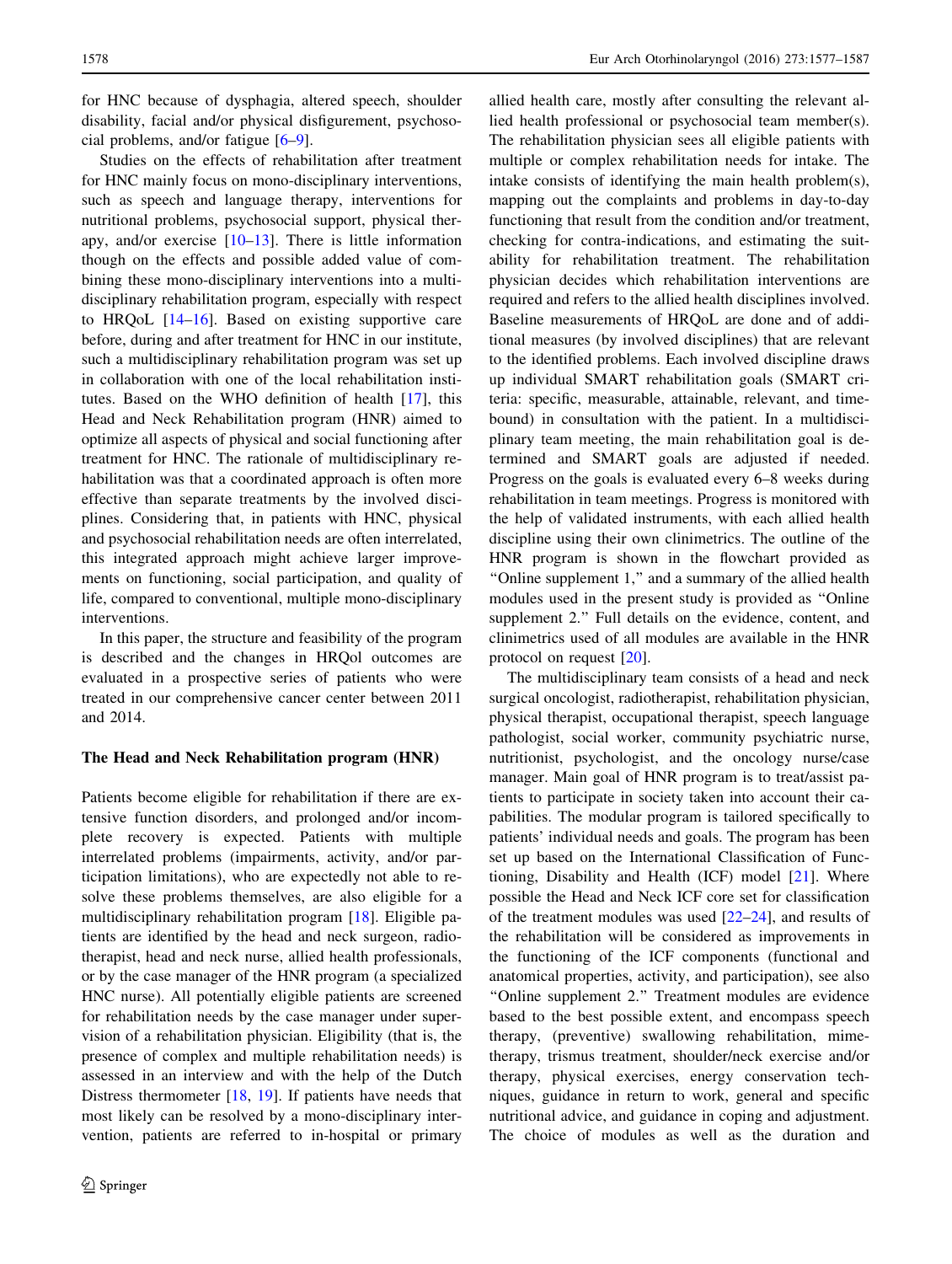frequency of treatment depends on the need for help, and is determined (SMART) prior to starting the program for each individual patient.

A pilot started in 2010, and from the end of 2011 till present, the HNR program was offered to patients. The National Health Insurance Institute [Zorginstituut Nederland, formerly CVZ (College van Zorgverzekeraars)] has recognized this HNR program as a multidisciplinary rehabilitation program entitled to reimbursement under the basic medical insurance package approved in the Netherlands. There is no restriction on disease stage or location, age, or gender for inclusion in the HNR program. Exclusion criteria for the HNR program are interfering co-morbidity, interfering psychiatric illness, or severe drug/ alcohol abuse. Patients must be teachable, trainable, and able to understand the Dutch language.

#### Materials and methods

### Study population

Between October 2011 and March 2014, 156 patients were screened for eligibility/inclusion in the HNR program. 59 patients were not included in the HNR program because there was no rehabilitation need  $(n = 17)$ , because of an indicated or expected lack of compliance  $(n = 12)$ , referral to a primary care facility  $(n = 9)$ , or mono-disciplinary support needs only  $(n = 8)$ . Moreover, there were 13 patients who followed a preventive swallowing rehabilitation program during combined chemo-radiotherapy (CRT). This preventive rehabilitation module starts prior to and is continued during CRT with swallowing exercises in order to minimize dysphagia and/or trismus, and provides nutritional guidance in monitoring intake and weight [\[10](#page-10-0)]. These 13 patients no longer had complex function or rehabilitation needs after treatment, and therefore were not included in this HNR program assessment. This left 97 patients for inclusion in the HNR program. Of this cohort, 32 patients were excluded from the analyses because of progressive disease, 8 patients because of incomplete questionnaires, and 5 due to premature ending of the HNR program (2 due to non-compliance after all, and 3 due to a prohibitive travel distance to the Institute). These patients did not differ with respect to their initial epidemiologic and HRQoL data with the 52 evaluable patients (data not shown). This resulted in 52 patients, who completed the HNR program, and who were available for analysis (see flow chart—Fig. [1\)](#page-4-0). The majority of these 52 patients (71.2 %) had stage IV disease. All patients included in this prospective series had curative treatment for HNC in our institute, with the exception of two patients who were treated in another Dutch Head and Neck Cancer Centre.

#### Data collection

#### Socio-demographic and clinical data

Socio-demographic data collected were age, gender, marital stage, socio-economic status, smoking, and alcohol use. Disease characteristics included tumor location, tumor stage, treatment type, time after treatment, and rehabilitation duration. All data were collected prospectively and/or withdrawn from medical files.

#### Patient reported outcome measures

Since the main goal of the HNR program is to optimize QoL, overall HRQoL was used as the primary outcome measure, with the addition of functional and symptom scales. The European Organisation of Research and Treatment of Cancer (EORTC) describe Health-Related Quality of life as the impact of cancer and cancer treatment on the 'whole well-being of a person.' For over 30 years, EORTC questionnaires have been used in studies and psychometric properties have been proven in several studies [[25–28](#page-10-0)].

The EORTC QLQ-C30 is a questionnaire developed to assess the quality of life of cancer patients and consists of five functional scales (physical, role, emotional, cognitive, social), nine symptom scales (fatigue, nausea/vomiting, pain, dyspnea, insomnia, appetite loss, constipation, diarrhea, financial difficulties), and a global health status/ quality of life (QoL) scale. All of these scales range in score from 0 to 100. A high score represents a higher response level; thus, a high score for a functional scale represents a high/healthy level of functioning, and a high score on global health status/QoL represents a high QoL, but a high score for a symptom scales represents a high level of symptomatology/problems [\[29](#page-10-0)]. A difference of ten points in QoL scores is generally considered to be clinically relevant [[30,](#page-10-0) [31\]](#page-10-0).

The additional EORTC QLQ H&N35 is a diseasespecific module for HNC that consists of seven multiitem scales that assess pain, swallowing, senses (taste and smell), speech, social eating, social contact, and sexuality. There are also eleven single items concerning teeth, opening mouth, dry mouth, sticky saliva, coughing, feeling ill, painkillers, nutritional supplements, feeding tube, weight loss, and weight gain. Higher scores for symptoms in this H&N-35 questionnaire indicate more problems.

These questionnaires are self-reported and were filled in at onset and at completion of the rehabilitation program. Data were compared to EORTC reference scores for the HNC population and those available for the general population. All EORTC HNC reference data are based on pretreatment HRQoL. Comparison with the HNC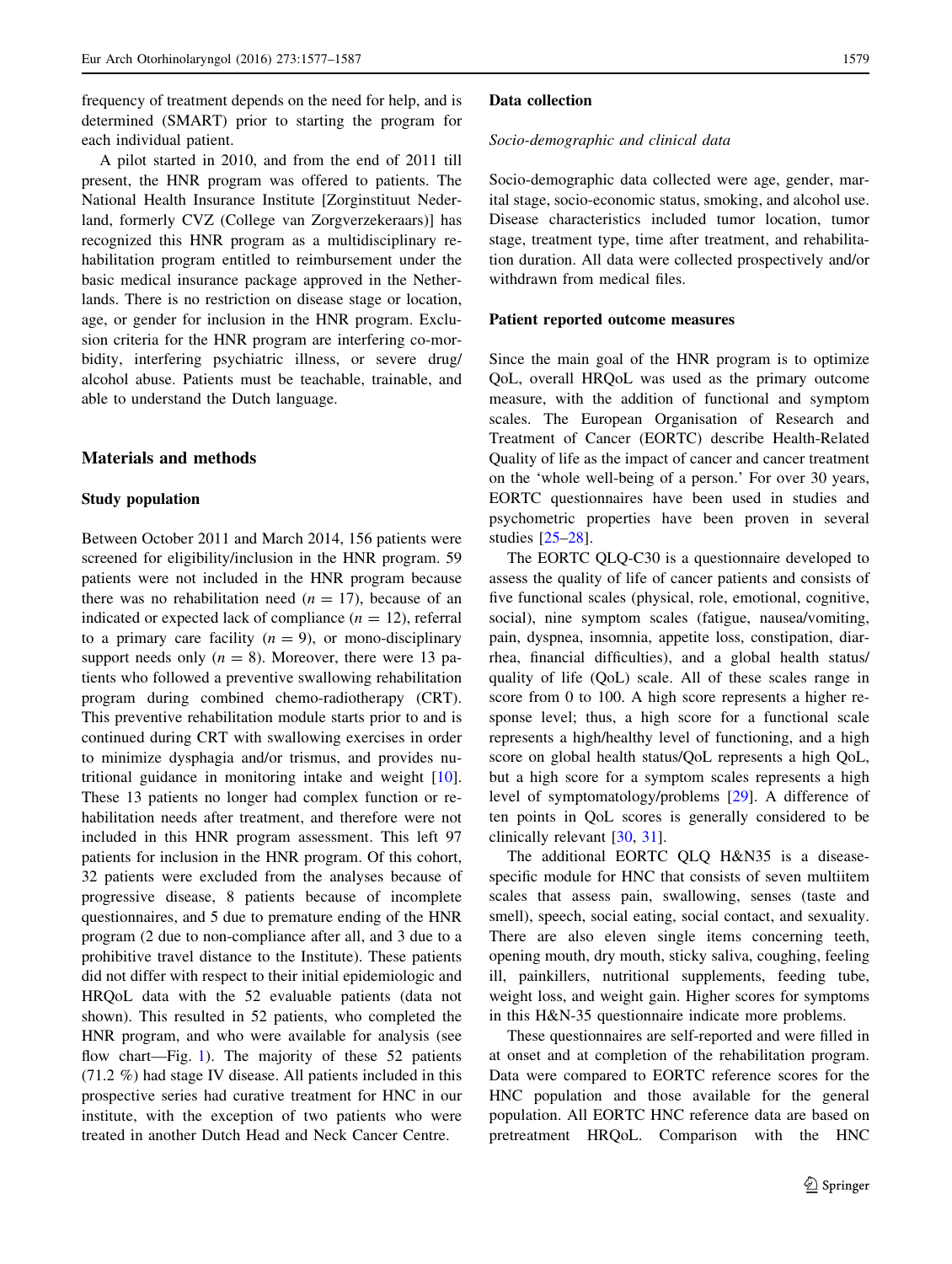<span id="page-4-0"></span>Fig. 1 Flowchart: eligibility and inclusion in Head and Neck Rehabilitation program (HNR) and inclusion in assessment analysis. 156 patients were screened for eligibility for HNR; after intake with the rehabilitation physician, 97 patients were included in HNR. 52 patients remained available for analysis, exclusion from analysis was caused by progressive disease  $(n = 32)$ , incomplete questionnaires  $(n = 8)$ , and other reasons like traveling distance  $(n = 5)$ 



population provides insight in baseline HRQoL of our HNR population. Comparison with the general healthy population may give insight in the attainability of HRQoL after rehabilitation [[32\]](#page-10-0).

Distress (defined as an unpleasant state that might affect how one feels, thinks, or acts) was assessed with the distress thermometer (DT) as developed by the National Comprehensive Cancer Network (NCNN) [[33\]](#page-10-0). This is a self-reported and validated questionnaire, reporting the level of distress on a Visual Analogue Scale from 0 (no distress) to 10 (extreme distress). Attached to this 'thermometer' is a Problem List (PL) with 47 questions about practical, social, emotional, spiritual, and physical problems. Two Dutch national guidelines (screening for psychosocial care and oncological rehabilitation) recommend the use of the DT with a cutoff value of  $>5$  for referral to psychosocial care or further screening for multidisciplinary needs (by multiple items/domains on PL) during or after cancer treatment [\[18](#page-10-0), [19\]](#page-10-0). Therefore, we applied the distress thermometer in all eligible patients before and after HNR [[34\]](#page-10-0).

Data were coded before analysis, and the code was only accessible to the principal investigator and the coordinating investigator to maintain patient confidentiality. Original data are kept in archive.

#### Statistical analysis

Descriptive statistics of the HNR patients were generated to characterize the study population. Sum scores for the EORTC questionnaires were calculated in accordance with the respective manuals  $[35]$  $[35]$ . Paired t tests were used to compare baseline and end-of-program overall HRQoL, function, and (H&N35) symptom scales. The level of significance was set at  $p = 0.01$  with a 99 % confidence interval. All analyses were performed using IBM Statistics Package SPSS for Windows version 22.

### **Results**

#### HNR population

The male to female ratio (3:1) is comparable to most HNC studies. Most of the HNR participants are married with or without children, or living together (total 69 %). The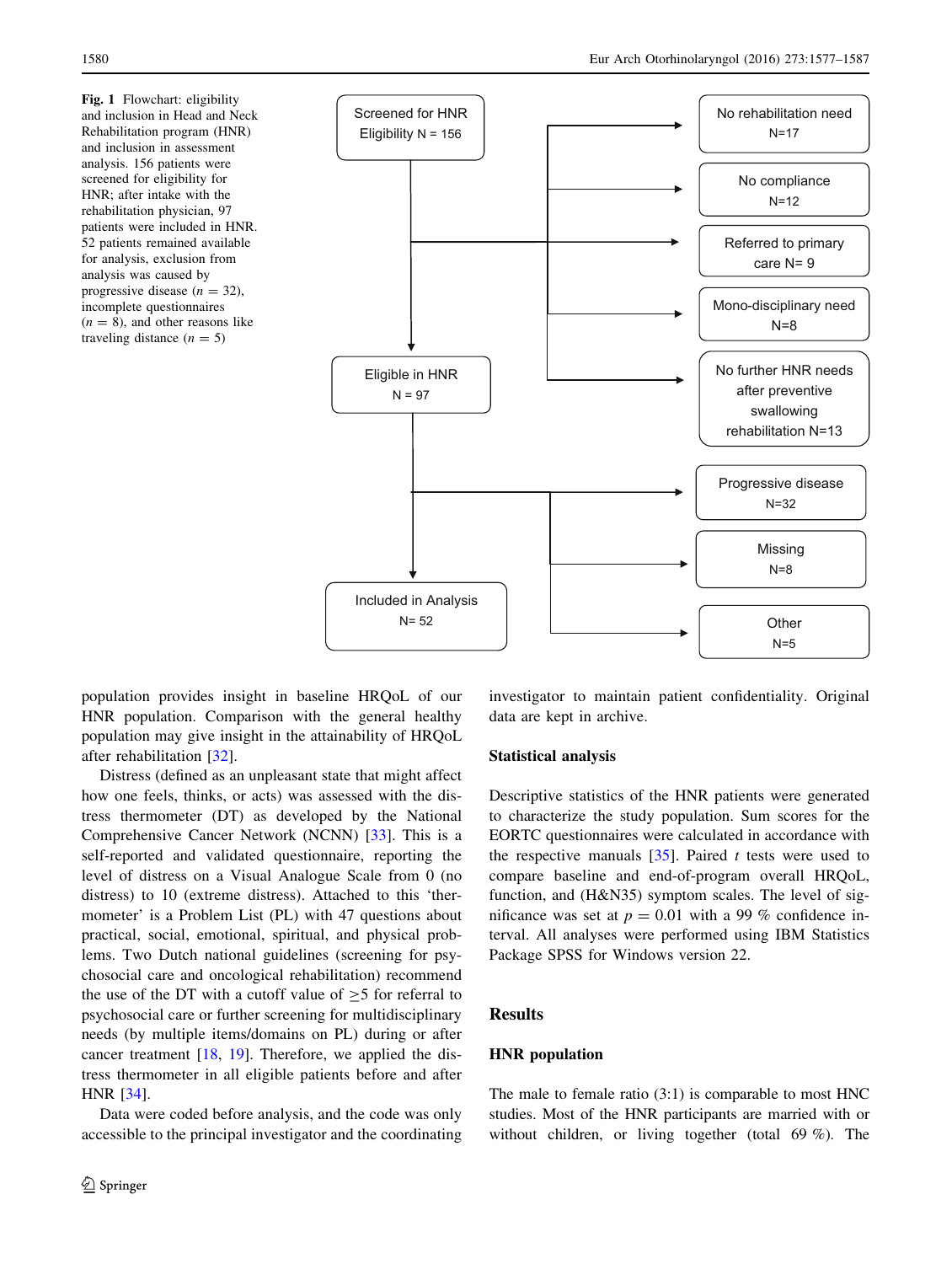majority of patients participating in the HNR program is working (57 %) or retired (28.8 %). Mean age of patients is 59 years (range 31–79). The majority of patients have a history of smoking (64 %) and (social) alcohol use (50 %). Although surgical patients may have major function loss, and are therefore more eligible for HNR, most patients (61.5 %) included in HNR program were treated with concomitant chemo-radiotherapy (CRT). Median start of HNR after treatment was at 1 month (IQR 2, range 0–208); most patients treated with CRT started preventive swallowing rehabilitation prior to treatment. Mean duration of rehabilitation program (including preventive swallowing rehabilitation during treatment) is 7 months (median 6 months). All patients ( $N = 23$ ), who required feeding tube support during treatment, were freed of that at completion of the HNR program. Patients characteristics are presented in Table 1.

#### HNR program outcomes

Choice of interventions in the program was based on individual patients' rehabilitation needs. The speech pathologist was involved in 83 % of cases, the nutritionist in 52 %, the physical therapist in 51.9 %, the occupational therapist in 50  $\%$ , and the social work in 46  $\%$ ; the frequencies of modular interventions by allied health professionals in HNR are presented in Table [2](#page-6-0). Overall attainment of the main rehabilitation goal was accomplished in 47 out of 52 patients (90 %).

Results on HRQOL and symptoms are presented below and shown in Table [3](#page-7-0).

#### Health-related quality of life and functional scales

After HNR, a statistically significant and clinically relevant improvement in Global Health status and overall Quality of life was observed  $[+16.3 \text{ points } (p \lt 0.001, 99 \% \text{ CI}$ 8.9–23.8)]. Except for Cognitive functioning, all function scales had significantly and positively changed after HNR. Besides a significant improvement in functional scales, also Role functioning  $(+25.8/p < 0.001, 99 \%$  CI 14.2–37.4), Emotional functioning  $(+11.3/p = 0.001, 99\%$  CI 2.8–19.7), and Social functioning  $(+25.6/p < 0.001, 99 \%$ CI 16.3–35) showed significant, clinically relevant improvements (Table [3\)](#page-7-0).

#### Symptom scales

In five of nine EORTC C30 symptom scales, significant and clinically relevant  $(>10$  points) improvements were observed, meaning fewer symptoms: fatigue  $(-13.5)$  $p < 0.001$ , 99 % CI -21.6 to -5.5), pain (-13.5/ Table 1 Socio-demographic and clinical data in Head and Neck Rehabilitation population

|                                 | HNR population<br>$(N = 52)$ |
|---------------------------------|------------------------------|
| Gender frequency $(\%)$         |                              |
| Male                            | 39 (75 %)                    |
| Female                          | 13 $(25 \%)$                 |
| Marital stage frequency $(\%)$  |                              |
| Alone                           | 12 $(23 \%)$                 |
| Married                         | 19 $(36\%)$                  |
| Widowed                         | 3 $(6 \%)$                   |
| Living with partner             | 2 $(4 \%)$                   |
| Married with children           | 15 $(29%)$                   |
| Alone with children             | 1(2%)                        |
| Economic stage frequency $(\%)$ |                              |
| Unemployed                      | 3 $(6 \%)$                   |
| Employed                        | 30 $(57 \%)$                 |
| Fulltime                        | 18 $(34\%)$                  |
| Part-time                       | 12 $(23 \%)$                 |
| Disabled                        | 2 (4 $%$ )                   |
| Reintegration                   | 2 $(4 \%)$                   |
| Retired                         | 15 $(29%)$                   |
| Smoking frequency $(\%)$        |                              |
| No never                        | 15 $(29%)$                   |
| Smoking                         | 3 $(6 \%)$                   |
| Stopped smoking                 | 30 $(58\%)$                  |
| Missing                         | 4 $(7 \%)$                   |
| Alcohol frequency $(\%)$        |                              |
| None                            | 11 $(21\%$                   |
| Social $(<2$ daily)             | 26 (50 $%$ )                 |
| Mild (2-4 daily)                | 9(17%)                       |
| Severe $(>4$ daily)             | 2 $(4 \%)$                   |
| Missing                         | 4 (8 $%$ )                   |
| Age years                       |                              |
| Mean (median)                   | 59.3 (59)                    |
| Range                           | $31 - 79$                    |
| Tumor Location frequency $(\%)$ |                              |
| Hypopharynx                     | 2 $(4 \%)$                   |
| Larynx                          | 7(13%)                       |
|                                 | 14 (27 %)                    |
| Oral cavity                     |                              |
| Oropharynx                      | 18 (35 %)                    |
| Other                           | 11 $(21\%)$                  |
| Stage frequency (%)             |                              |
| Stage 1                         | 2 $(3.8\%)$                  |
| Stage 2                         | $1(1.9\%)$                   |
| Stage 3                         | 12 $(23.1\%)$                |
| Stage 4                         | 37 (71.2 %)                  |
| Status frequency (%)            |                              |
| First primary                   | 38 (73 %)                    |
| Recurrence/residue              | 9/1(19%)                     |
| Second primary                  | 4(8%)                        |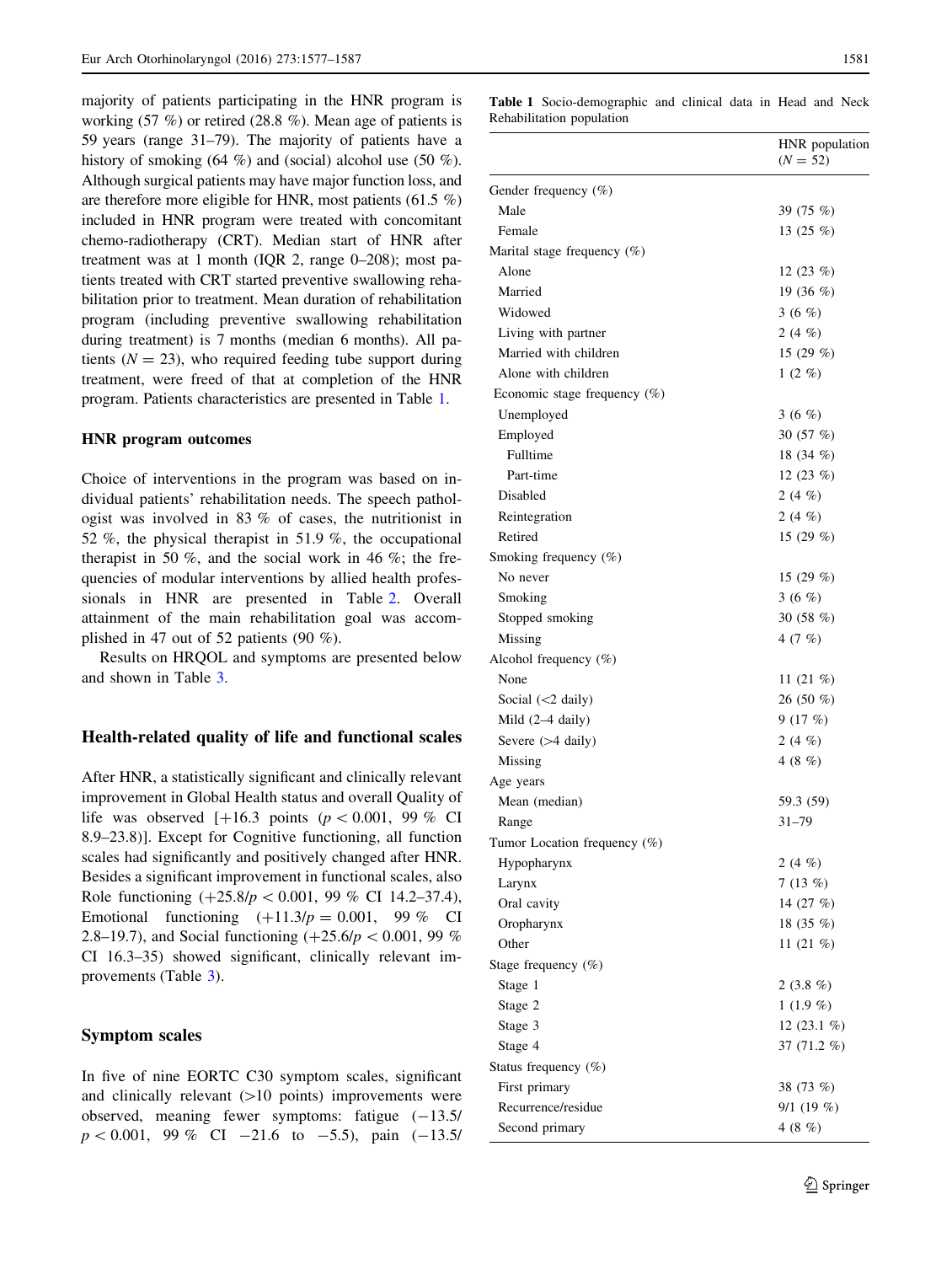#### <span id="page-6-0"></span>Table 1 continued

|                                   | HNR population<br>$(N = 52)$ |
|-----------------------------------|------------------------------|
| Treatment frequency $(\%)$        |                              |
| Chemo-radiotherapy                | 32 $(61\%$                   |
| <b>Total Laryngectomy</b>         | 2 (4 $%$ )                   |
| Commando                          | $1(2\%)$                     |
| Radiotherapy                      | 4 (8 $%$ )                   |
| Other surgery                     | 2 (4 $%$ )                   |
| Surgery $+(chemo-)$ radiotherapy  | 11 $(21\%$                   |
| Time since treatment in months    |                              |
| Median (range)                    | $1(0^a - 208)$               |
| IOR                               | 2                            |
| Rehabilitation duration in months |                              |
| Mean (median/range)               | 7.02 $(6/2 \text{ to } 19)$  |
|                                   |                              |

<sup>a</sup> Start HNR for patients treated with CRT starts during treatment preventive swallowing rehabilitation

 $p = 0.001$ , 99 % CI -23.3 to -3.6), insomnia (-15.3/  $p < 0.001$ , 99 % CI -26.2 to -4.4), appetite loss (-14.0/  $p = 0.002, 99\% \text{ CI } -25.4 \text{ to } -2.6$ , and constipation  $-18.3/p < 0.001$ , 99 % CI -29 to -7.6).

Ten items of the EORTC H&N35 show a significant and clinically relevant symptom score decrease meaning fewer problems. The symptom scale pain decreased  $(-12.1)$  $p < 0.001$ , 99 % CI -20 to -4.2), swallowing scores decreased  $(-10.5/p = 0.005, 99\% \text{ CI} - 20 \text{ to } -0.9)$ , speech scores decreased  $(-13.1/p < 0.001, 99 \%$  CI -21.5 to  $-4.8$ ), social eating decreased  $(-10/p = 0.006, 99\%$  CI

 $-19.4$  to  $-0.6$ ), sexuality improved  $(-15/p < 0.001, 99\%$ CI  $-25.5$  to  $-4.3$ ), opening mouth scores decreased  $(-11.1/p = 0.008, 99\% \text{ CI } 21.9 \text{ to } -0.3)$ , coughing scores decreased  $(-14.7/p = 0.001, 99\% \text{ CI } -26.3 \text{ to } -3.1),$ feeling ill scores decreased meaning fewer problems  $(-12.2/p = 0.001, 99\% \text{ CI } -21.4 \text{ to } -3)$ , painkillers scores decreased meaningless usage  $(-40.4, p < 0.001,$ 99 % CI  $-60.2$  to  $-20.6$ ), and feeding tube use decreased  $(-17.6/p = 0.002, 99\% \text{ CI} -32.1 \text{ to } -3.2)$ . No significant differences were found for the symptoms dyspnea, financial difficulties, senses, teeth, dry mouth, sticky saliva, nutritional supplements, weight loss, and weight gain.

## **Distress**

Mean distress score before HNR was 5.4 out of 10 (median 6.0), which is above the cutoff value of  $>$  5 suggesting the need for referral to psychosocial care or further screening. There was a significant mean difference of  $-2.3$  comparing Distress Thermometer scores before and after completion of the HNR program ( $p < 0.001$ , 99 % CI -3.1 to -1.5).

## Comparison of QoL outcomes with EORTC reference groups

HNR QoL scores were compared to EORTC reference scores for the Head and Neck population and the General population. Results are presented in Table [4](#page-8-0).

|  |  |  |  |  | <b>Table 2</b> Frequencies (%) of modular interventions applied by allied health professionals in Head and Neck Rehabilitation Program (HNR) |
|--|--|--|--|--|----------------------------------------------------------------------------------------------------------------------------------------------|
|--|--|--|--|--|----------------------------------------------------------------------------------------------------------------------------------------------|

| HNR allied health<br>professionals                                        | Nutritionist                                                                                                                                                | Occupational<br>therapist                                                                                     | Physical therapist                                                                                                                      | Speech and language<br>pathologist                                                                                                                                                                                           | Social worker                                       |
|---------------------------------------------------------------------------|-------------------------------------------------------------------------------------------------------------------------------------------------------------|---------------------------------------------------------------------------------------------------------------|-----------------------------------------------------------------------------------------------------------------------------------------|------------------------------------------------------------------------------------------------------------------------------------------------------------------------------------------------------------------------------|-----------------------------------------------------|
| Modular intervention<br>No modular<br>intervention<br>Referred to primary | 41 $(78.8\%)$<br>10 $(19.2\%$<br>1 $(2 \%)$                                                                                                                 | 26 (50 $%$ )<br>$26(50\%)$                                                                                    | 27 (51.9 $%$ )<br>13 $(25 \%)$<br>12 $(23.1\%)$                                                                                         | 43 (82.7 %)<br>$9(17.3\%)$                                                                                                                                                                                                   | 24 (46.2 $%$ )<br>27 $(51.9\%)$<br>$1(1.9\%)$       |
| care<br>Modular<br>interventions<br>applied                               | Feeding tube<br>23 (44.2 $%$ )<br>Weight<br>monitoring<br>41 $(78.8\%)$<br>Additional<br>Nutrition<br>38 (73.1 %)<br>Nutritional<br>Advice<br>32 $(61.5\%)$ | Daily functioning<br>20 $(38.5\%)$<br>Return to work<br>12 $(23.1\%)$<br>Energy conservation<br>$22(42.4\% )$ | Preventive or curative<br>shoulder rehabilitation<br>17 $(32.7 \%)$<br>Exercise tolerance<br>28 (53.8 $%$ )<br>Lymphedema 10 $(19.2\%)$ | Voice and Speech<br>rehabilitation<br>22 $(52.3\%)$<br>Swallowing<br>rehabilitation<br>38 (73.1 %)<br>Smell rehabilitation<br>$3(5.8\%)$<br>Trismus treatment<br>28 (53.8 $%$ )<br>Hearing training/<br>advice<br>$1(1.9\%)$ | Guidance coping and<br>adjustment<br>24 (46.2 $%$ ) |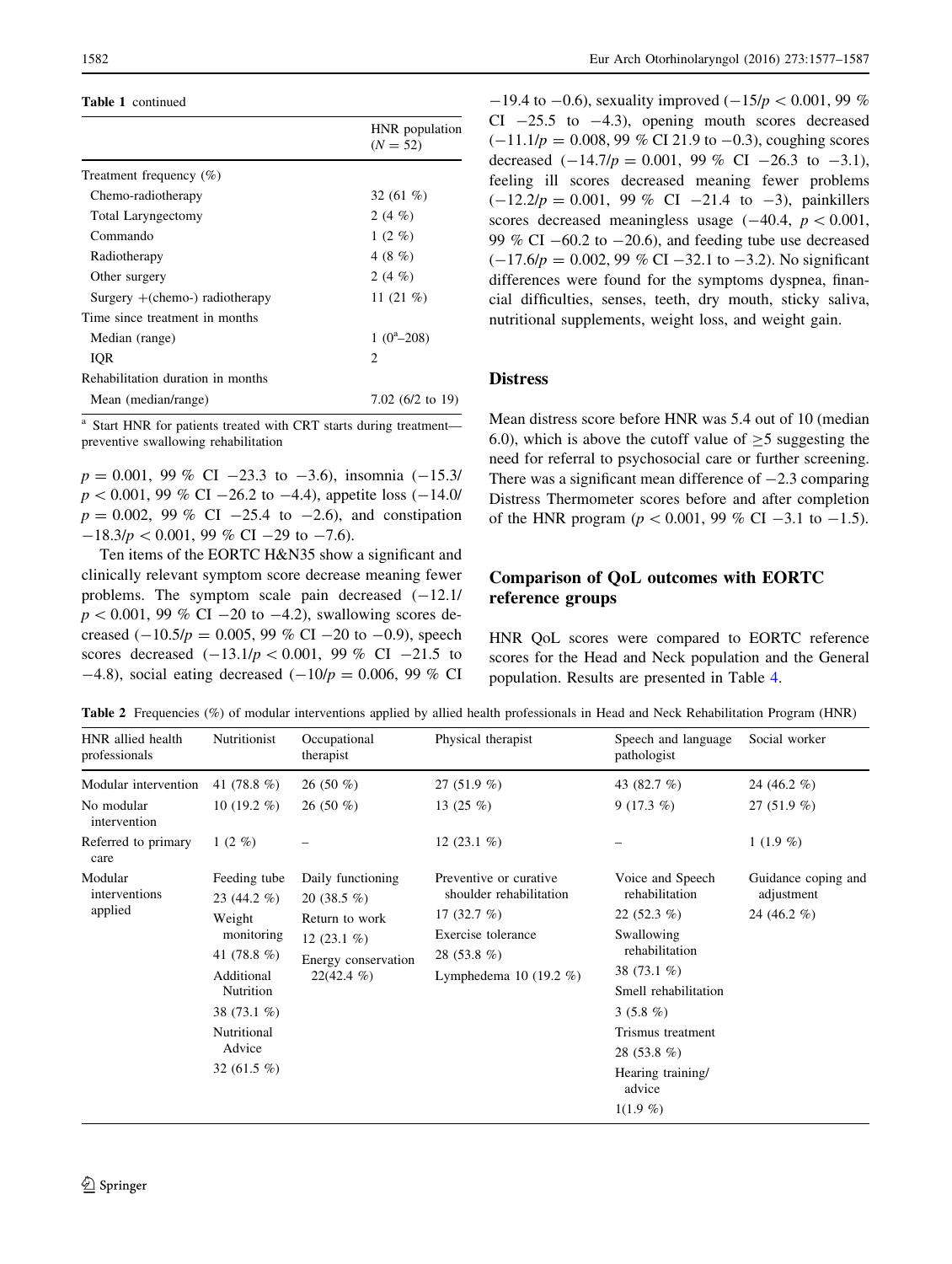<span id="page-7-0"></span>Table 3 EORTC-C30 and H&N 35 mean differences on health-related quality of life

|                           | Before HNR  |                  | After HNR   |                  | Comparison                      |                  |                                  |
|---------------------------|-------------|------------------|-------------|------------------|---------------------------------|------------------|----------------------------------|
|                           | Mean (SD)   | $\boldsymbol{n}$ | Mean (SD)   | $\boldsymbol{n}$ | Mean difference<br>before/after | $\boldsymbol{n}$ | p value (99 % CI)                |
| EORTC QLQ-C30             |             |                  |             |                  |                                 |                  |                                  |
| Functional scales         |             |                  |             |                  |                                 |                  |                                  |
| Global health status/QoL  | 55(20.3)    | 52               | 71.3 (17.5) | 52               | $+16.3$                         | 52               | $< 0.001$ (8.9 to 23.8)          |
| Physical functioning      | 77.1 (17.5) | 52               | 85.4 (12.8) | 51               | $+8.8$                          | 51               | $<0.001$ (3.6 to14)              |
| Role functioning          | 50(31.3)    | 52               | 75.5 (22.7) | 51               | $+25.8$                         | 51               | $< 0.001$ (14.2 to 37.4)         |
| Emotional functioning     | 67.7(23.9)  | 52               | 79 (24.4)   | 52               | $+11.3$                         | 52               | $0.001$ (2.8 to 19.7)            |
| Cognitive functioning     | 78.5 (20.2) | 52               | 84.3 (18.5) | 52               | $+5.7$                          | 52               | $0.025$ (-0.9 to 12.5)           |
| Social functioning        | 56.7 (29.2) | 52               | 82.4 (22.5) | 52               | $+25.6$                         | 52               | $<0.001$ (16.3 to 35)            |
| Symptom scales            |             |                  |             |                  |                                 |                  |                                  |
| Fatigue                   | 43.6 $(25)$ | 52               | 30.3(21.8)  | 51               | $-13.5$                         | 51               | $\leq 0.001$ (-21.6 to -5.5)     |
| Nausea/vomiting           | 11.9(22.2)  | 52               | 2.6(6.1)    | 51               | $-9.2$                          | 51               | $0.004$ (-17.1to -1.1)           |
| Pain                      | 30.4 (27.8) | 52               | 17(25)      | 52               | $-13.5$                         | 52               | 0.001 $(-23.3 \text{ to } -3.6)$ |
| Dyspnea                   | 19.9 (25.8) | 52               | 16.3(24.4)  | 51               | $-3.9$                          | 51               | $0.182$ (-11.7to 3.8)            |
| Insomnia                  | 36.6(30.7)  | 51               | 22.2 (26.4) | 51               | $-15.3$                         | 50               | $< 0.001$ (-26.2 to -4.4)        |
| Appetite loss             | 28.1 (33.6) | 51               | 13.7(22.3)  | 51               | $-14.0$                         | 50               | $0.002$ (-25.4 to -2.6)          |
| Constipation              | 23.7 (28.3) | 52               | 4.6(11.6)   | 51               | $-18.3$                         | 51               | $0.001$ (-29 to -7.6)            |
| Diarrhea                  | 10.3(16.9)  | 52               | 2.6(11.2)   | 51               | $-7.8$                          | 51               | $0.006$ (-15.1 to -0.5)          |
| Financial difficulties    | 15.4(29.1)  | 52               | 14.7 (29.8) | 52               | $-0.6$                          | 52               | $0.859$ (-10.2 to 8.9)           |
| EORTC H&N 35              |             |                  |             |                  |                                 |                  |                                  |
| Pain                      | 30.8(25.6)  | 52               | 18.6(19.3)  | 52               | $-12.1$                         | 52               | $<0.001$ (-20 to -4.2)           |
| Swallowing                | 28.6 (27.1) | 52               | 18.1(20.1)  | 52               | $-10.5$                         | 52               | $0.005$ (- 20 to -0.9)           |
| Senses                    | 30.8 (31.2) | 52               | 25.3(22.5)  | 52               | $-5.4$                          | 52               | $0.174$ (-16 to 5.1)             |
| Speech                    | 28.1(25.7)  | 52               | 15(17)      | 52               | $-13.1$                         | 52               | $0.001$ (-21.5 to -4.8)          |
| Social eating             | 34.2(28.1)  | 52               | 24.3 (23.7) | 52               | $-10$                           | 52               | $0.006$ (-19.4 to -0.6)          |
| Social contact            | 18.3(24.7)  | 52               | 9.6(15.6)   | 52               | $-8.7$                          | 52               | $0.001$ (-15.3 to -1.9)          |
| Sexuality                 | 38.4 (37)   | 49               | 24.3(30)    | 48               | $-15$                           | 48               | $0.001$ .(-25.5 to -4.3)         |
| Teeth                     | 19.2 (29)   | 52               | 21.6 (28.9) | 51               | $+2.6$                          | 51               | $0.569$ (-9.6 to 14.8)           |
| Opening mouth             | 28.8 (33)   | 52               | 18.3 (26.9) | 51               | $-11.1$                         | 51               | $0.008$ (21.9 to $-0.3$ )        |
| Dry mouth                 | 43.6 (33.4) | 52               | 52.6 (33.9) | 52               | 9.0                             | 52               | $0.095$ (-5.1 to 23.6)           |
| Sticky saliva             | 41.7 (34.9) | 52               | 35.9 (31.2) | 51               | $-5.9$                          | 51               | $0.202$ (-18.1 to 6.3)           |
| Coughing                  | 34.6(33)    | 52               | 19.9(20.1)  | 52               | $-14.7$                         | 52               | $0.001(-26.3 \text{ to } -3.1)$  |
| Feeling ill               | 24.4 (27.3) | 52               | 12.2 (20.9) | $52\,$           | $-12.2$                         | 52               | $0.001$ (-21.4 to -3)            |
| Pain killers              | 71.2 (45.7) | 52               | 30.8(46.6)  | 52               | $-40.4$                         | 52               | $< 0.001$ (-60.2 to -20.6)       |
| Nutritional supplements   | 50(50.5)    | 52               | 36.5(48.6)  | 52               | $-13.5$                         | 52               | $0.164 (-38.9 \text{ to } 12)$   |
| Feeding tube              | 19.2 (39.8) | 52               | 0(0)        | 51               | $-17.6$                         | 51               | $0.002$ (-32.1 to -3.2)          |
| Weight loss               | 25(43.7)    | 52               | 21.2 (41.2) | 52               | $-3.8$                          | 52               | $0.598 (-23.2 \text{ to } 15.5)$ |
| Weight gain               | 34.6 (48)   | 52               | 27.5(45.1)  | 51               | $-5.9$                          | 51               | $0.411 (-24.9 \text{ to } 13.1)$ |
| Distress thermometer mean | 5.4(2.2)    | 50               | 3.0(2.2)    | 52               | $-2.3$                          | 50               | $<0.001$ (-3.1 to -1.5)          |

Functional and Symptom scales. Mean difference on distress thermometer (DT) compared before/after Head and Neck Rehabilitation (HNR) A higher mean on functional scores represents a better QoL; a higher score on Symptom scales and HN 35 represents lower QoL. Clinically relevant differences are printed in bold

Comparison of our patient cohort with the EORTC HNC reference population, based on baseline measurements, shows that the present HNR population had a clinically relevant lower HRQoL on functioning scales (role  $-28.9$ , social  $-25.9$ ) at baseline. Global health status and HRQoL were  $-9.1$  points lower in the HNR population. Except for financial problems, the HNR participants had higher symptom scales than the EORTC HNC reference population; the differences for fatigue  $+16.7$ , appetite loss  $+10.4$ , and constipation  $+12.6$  are clinically relevant as well.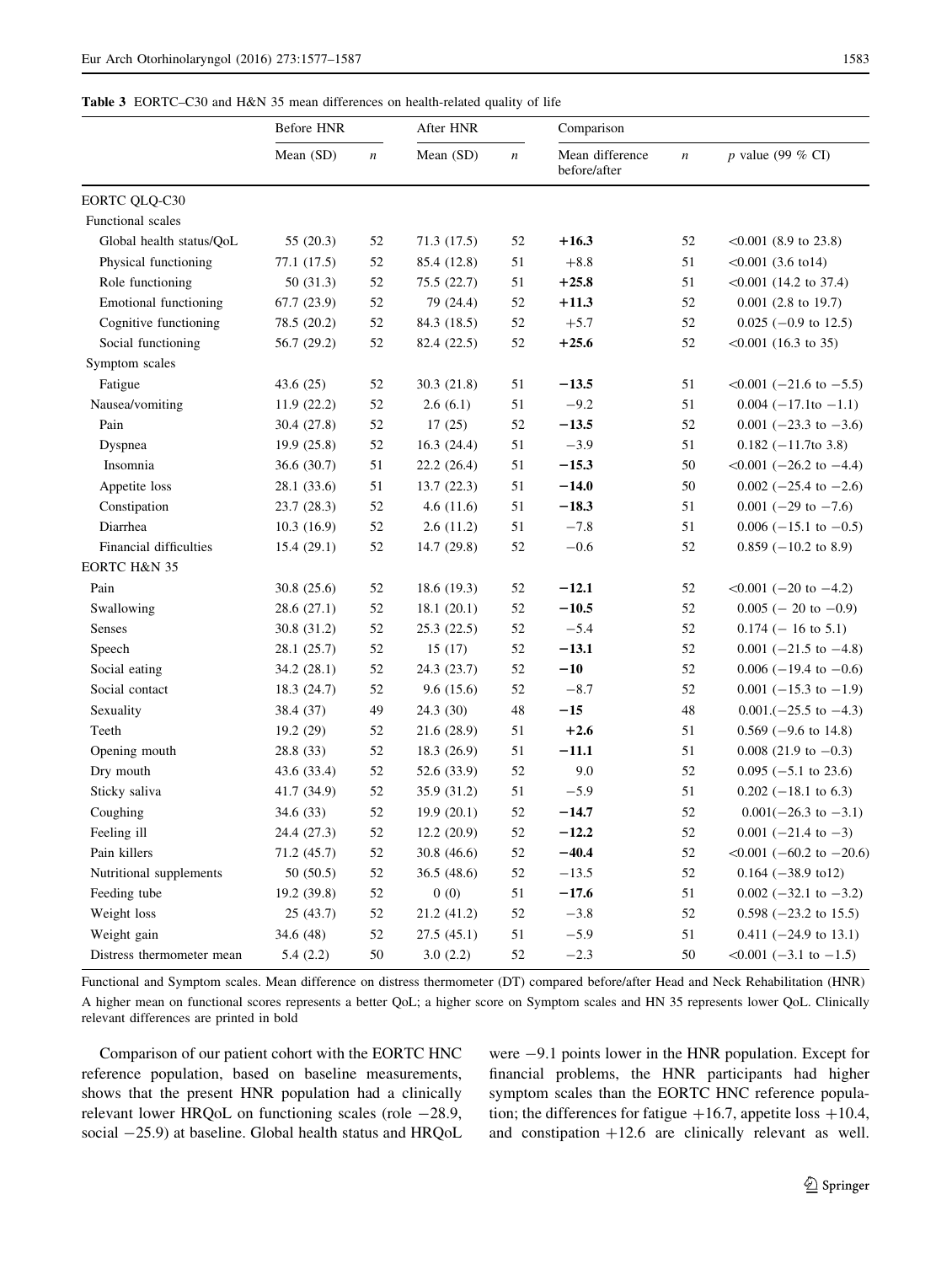<span id="page-8-0"></span>

|  |  |  |  |  |  | Table 4 Differences in health-related quality of life scores on EORTC–C30 and H&N 35 global health status/quality of life |  |
|--|--|--|--|--|--|---------------------------------------------------------------------------------------------------------------------------|--|
|--|--|--|--|--|--|---------------------------------------------------------------------------------------------------------------------------|--|

|                          | Before<br><b>HNR</b><br>Mean (SD) | H&N population<br>$N = 2929$<br>Mean (SD) | Difference before<br>HNR—H&N Ref.<br>population | After<br><b>HNR</b><br>Mean (SD) | General population<br>$N = 7802$<br>Mean (SD) | Difference after<br>HNR-General<br>population |
|--------------------------|-----------------------------------|-------------------------------------------|-------------------------------------------------|----------------------------------|-----------------------------------------------|-----------------------------------------------|
| EORTC QLQ-C30            |                                   |                                           |                                                 |                                  |                                               |                                               |
| Functional scales        |                                   |                                           |                                                 |                                  |                                               |                                               |
| Global health status/QoL | 55(20.3)                          | 64.1 (22.7)                               | $-9.1$                                          | 71.3 (17.5)                      | 71.2 (22.4)                                   | 0.1                                           |
| Physical functioning     | 77.1 (17.5)                       | 81.2 (20.4)                               | $-4.1$                                          | 85.4 (12.8)                      | 89.8 (16.2)                                   | $-4.4$                                        |
| Role functioning         | 50 (31.3)                         | 78.9 (28.1)                               | $-28.9$                                         | 75.5 (22.7)                      | 84.7 (25.4)                                   | $-9.2$                                        |
| Emotional functioning    | 67.7(23.9)                        | 72.5 (24.1)                               | $-4.8$                                          | 79 (24.4)                        | 76.3 (22.8)                                   | 2.7                                           |
| Cognitive functioning    | 78.5 (20.2)                       | 85.9 (19.7)                               | $-7.4$                                          | 84.3 (18.5)                      | 86.1 (20)                                     | $-1.8$                                        |
| Social functioning       | 56.7 (29.2)                       | 82.6 (24.7)                               | $-25.9$                                         | 82.4 (22.5)                      | 87.5 (22.9)                                   | $-5.1$                                        |
| Symptom scales           |                                   |                                           |                                                 |                                  |                                               |                                               |
| Fatigue                  | 43.6 (25)                         | 26.9 (24.9)                               | 16.7                                            | 30.3 (21.8)                      | 24.1 (24)                                     | 6.2                                           |
| Nausea/vomiting          | 11.9(22.2)                        | 5.3 (13.7)                                | 6.6                                             | 2.6(6.1)                         | 3.7(11.7)                                     | $-1.1$                                        |
| Pain                     | 30.4 (27.8)                       | 23.2 (26.1)                               | 7.2                                             | 17(25)                           | 20.9 (27.6)                                   | $-3.9$                                        |
| Dyspnea                  | 19.9(25.8)                        | 18.2 (26.9)                               | 1.7                                             | 16.3(24.4)                       | 11.8 (22.8)                                   | 4.5                                           |
| I nsomnia                | 36.6 (30.7)                       | 27.3 (31.8)                               | 9.3                                             | 22.2 (26.4)                      | 21.8 (29.7)                                   | 0.4                                           |
| Appetite loss            | 28.1 (33.6)                       | 17.7(28.2)                                | 10.4                                            | 13.7(22.3)                       | 6.7(18.3)                                     | 7.0                                           |
| Constipation             | 23.7 (28.3)                       | 11.1(22.6)                                | 12.6                                            | 4.6(11.6)                        | 6.7(18.4)                                     | $-2.1$                                        |
| Diarrhea                 | 10.3(16.9)                        | 6.1(16.9)                                 | 4.2                                             | 2.6(11.2)                        | 7.0(18)                                       | $-4.4$                                        |
| Financial difficulties   | 15.4(29.1)                        | 18.2(29.6)                                | $-2.8$                                          | 14.7 (29.8)                      | 9.5(23.3)                                     | 5.2                                           |
| EORTC H&N 35             |                                   |                                           |                                                 |                                  |                                               |                                               |
| Pain                     | 30.8(25.6)                        | 27.1 (24)                                 | 3.7                                             | 18.6 (19.3)                      |                                               |                                               |
| Swallowing               | 28.6 (27.1)                       | 23.9 (25.3)                               | 4.7                                             | 18.1(20.1)                       |                                               |                                               |
| Senses                   | 30.8 (31.2)                       | 19.3(28.8)                                | 11.5                                            | 25.3 (22.5)                      |                                               |                                               |
| Speech                   | 28.1 (25.7)                       | 28.0 (27.6)                               | 0.1                                             | 15(17)                           |                                               |                                               |
| Social eating            | 34.2 (28.1)                       | 20.9 (25.1)                               | 13.3                                            | 24.3 (23.7)                      |                                               |                                               |
| Social contact           | 18.3 (24.7)                       | 13.0 (18.9)                               | 5.3                                             | 9.6(15.6)                        |                                               |                                               |
| Sexuality                | 38.4 (37)                         | 31.3 (35.2)                               | 7.1                                             | 24.3 (30)                        |                                               |                                               |
| Teeth                    | 19.2 (29)                         | 25.5 (33.2)                               | $-6.3$                                          | 21.6 (28.9)                      |                                               |                                               |
| Opening mouth            | 28.8 (33)                         | 19.5(29.5)                                | 9.3                                             | 18.3 (26.9)                      |                                               |                                               |
| Dry mouth                | 43.6 (33.4)                       | 30.7 (33.4)                               | 12.9                                            | 52.6 (33.9)                      |                                               |                                               |
| Sticky saliva            | 41.7 (34.9)                       | 30.5 (33.9)                               | 11.2                                            | 35.9 (31.2)                      |                                               |                                               |
| Coughing                 | 34.6 (33)                         | 33.9 (32.2)                               | $0.7\,$                                         | 19.9(20.1)                       |                                               |                                               |
| Feeling ill              | 24.4 (27.3)                       | 21.6 (28.90)                              | 2.8                                             | 12.2(20.9)                       |                                               |                                               |
| Pain killers             | 71.2 (45.7)                       | 49.5 (50)                                 | 21.7                                            | 30.8 (46.6)                      |                                               |                                               |
| Nutritional supplements  | 50 (50.5)                         | 26.7 (44.2)                               | 23.3                                            | 36.5 (48.6)                      |                                               |                                               |
| Feeding tube             | 19.2(39.8)                        | 19.7 (39.8)                               | $-0.5$                                          | 0(0)                             |                                               |                                               |
| Weight loss              | 25 (43.7)                         | 38.9 (48.8)                               | $-13.9$                                         | 21.2 (41.2)                      |                                               |                                               |
| Weight gain              | 34.6 (48)                         | 27.3 (44.6)                               | 7.3                                             | 27.5 (45.1)                      |                                               |                                               |

Functional and Symptom scales compared Head and Neck Rehabilitation population (before HNR) with Head and Neck EORTC reference scores (H&N population) and after rehabilitation (after HNR) compared with EORTC reference scores of the General healthy population (general population)

A higher mean on functional scores represents a better QoL; a higher score on Symptom scales and HN 35 represents lower QoL. Clinically relevant differences are printed in bold

When comparing H&N35 symptom scales, relevant clinical differences between HNR and EORTC HNC reference population in senses,  $+11.5$ , social eating  $+13.3$ , dry mouth  $+12.9$ , sticky saliva  $+11.2$ , painkillers  $+21.7$ , nutritional supplements  $+23.3$ , and weight loss-13.9 were observed.

There were no clinically relevant differences  $(>10$ points) between our HNR population after completion of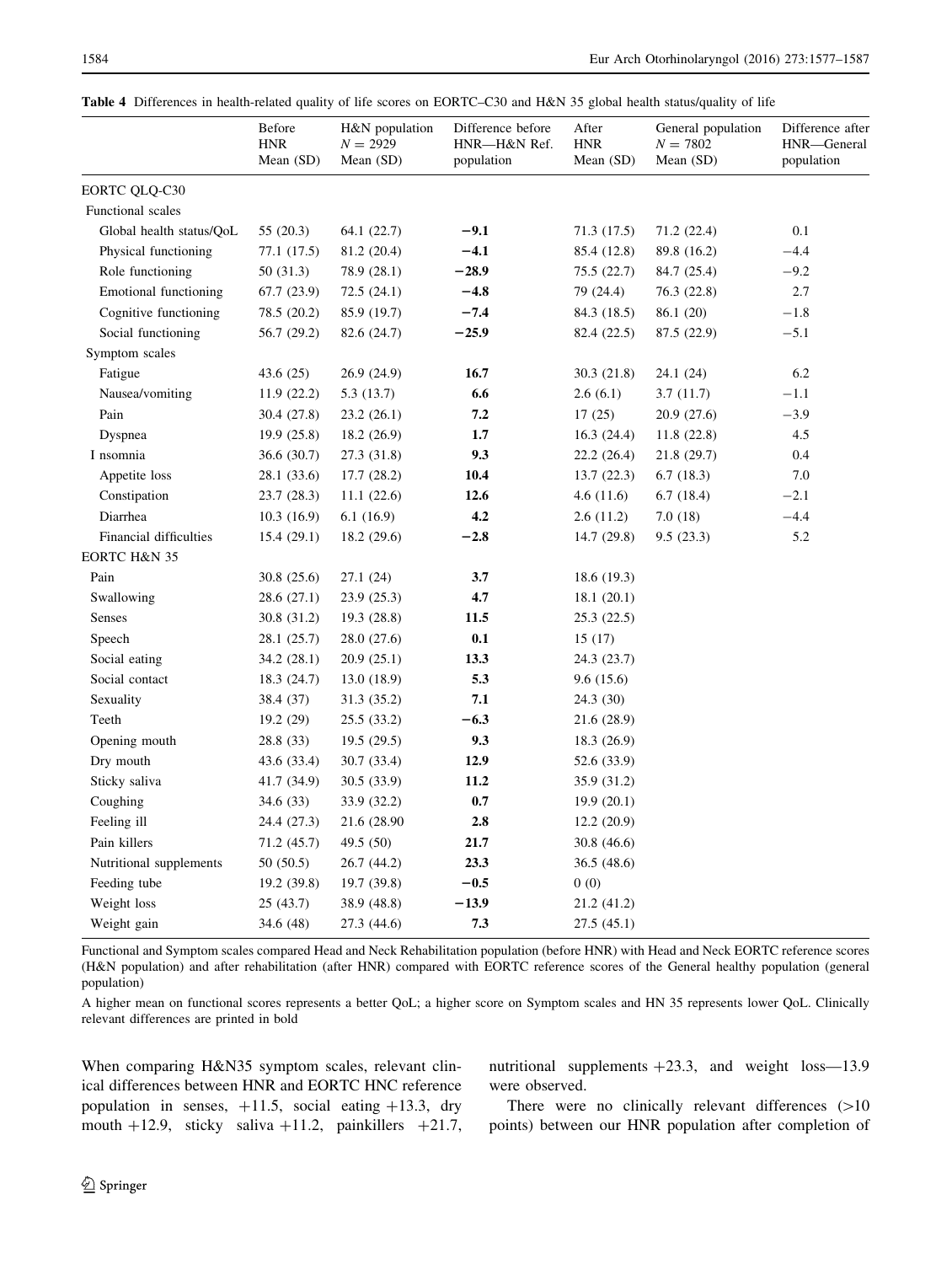<span id="page-9-0"></span>the HNR program and the EORTC general population. Global health status and quality of life are almost equal, or even slightly better, in our sample, i.e., 71.3 in the HNR population versus 71.2 in the general healthy population.

## Discussion

The purpose of this study was to assess the feasibility and outcomes of a multidisciplinary head and neck cancer rehabilitation (HNR) program and its impact on HRQoL. Our analyses suggest that there is a significant improvement of HRQoL after HNR. Moreover, on most functional and symptom scales, there was also a significant and clinically relevant improvement. To set these results into perspective, the baseline measurements were compared with EORTC reference scores for HNC and the scores after rehabilitation with the EORTC reference scores for the general population. These comparisons show that at baseline HRQoL in the present HNR population is low(er) in comparison with the reference group of HNC patients. The available patient characteristics of the EORTC HNC reference data were comparable with our HNR cohort, except that the HNR cohort had significant higher stages (94.3 versus 59 % stage III–IV), which, in part, may account for the lower HRQoL. This suggests that our patient selection indeed has identified a subgroup of patients with complex and/or multiple limitations and/or impairments requiring dedicated HNC rehabilitation. The HNR program turns out to be feasible, considering the goal attainment rate of 90 %. Comparing HRQoL after rehabilitation with the general healthy population reveals no clinically relevant differences. This suggests that, despite the selection of a 'more complex/impaired' patient population, most participants to the HNR program achieve the main goals of HNR, improve functioning, social participation, and optimize quality of life. Furthermore, aside from improvements in most of the relevant symptoms and function scales, it is worth noting that all HNR participants starting the program with a feeding tube completed the rehabilitation program without requiring a feeding tube. This confirms results from prior studies in our department implying that dedicated preventive swallowing rehabilitation is effective, as is also illustrated by the 13 patients who did not have further rehabilitation needs after this intervention [\[36](#page-10-0)]. Mean duration of the HNR program is 7 months. The literature indicates that it takes up to 1 year to regain HRQoL after treatment for HNC [[37–42\]](#page-11-0). In accordance with national guidelines, HNC treatment preferably starts within a month after diagnosis [[43,](#page-11-0) [44\]](#page-11-0). Even taking into account the delay from diagnosis till treatment, this suggests that our multidisciplinary HNR program may shorten the recovery period needed to accomplish optimal functioning and HRQoL after treatment.

#### Limitations

Surgically treated patients are underrepresented in this series, despite the presence of well-known functional impairments in this group. This is due to selective referral of these patients, who are (still) not prospectively screened in our Institution. This is also true for the lower stage HNC patients, who are treated with RT only. The number of dropouts (approximately one-third) caused by progressive disease or metastasis was relatively high. This number is not high from an oncological perspective, but it may have biased the results on HRQoL due to differential loss to follow-up of those patients with the lowest HRQoL. The 13 (missing) patients not included in analysis could also have influenced study results. But as already mentioned, we have checked whether these 13 excluded patients are different from the 52 in their initial epidemiologic and HRQoL data, and they are not.

Nevertheless, this study is limited by its observational nature. The observed positive outcome of this HNR program would warrant further investigation in a controlled design, keeping in mind that provision of rehabilitation could be considered 'best practice,' which deems randomization questionable from an ethical perspective.

#### **Conclusion**

The presented data support the feasibility of multidisciplinary head and neck rehabilitation. The results suggest a positive impact on HRQoL. Results show a significant and clinically relevant improvement in HRQoL after rehabilitation. Moreover, the HRQoL pretreatment was lower/ poorer than that of the EORTC reference HNC population, whereas at completion of the HNR program, the HRQoL was comparable to that of the general population reference level.

#### References

- 1. Cognetti DM, Weber RS, Lai SY (2008) Head and neck cancer. An evolving treatment paradigm. Cancer 113(7 Suppl):1911–1932. doi:[10.1002/cncr.23654](http://dx.doi.org/10.1002/cncr.23654)
- 2. Timmermans AJ, van den Brekel MW, van der Molen L, Navran A, Nijssen TF, Hilgers FJ (2012) New developments in the treatment and rehabilitation of head and neck cancer in the Netherlands (article in Dutch). Ned Tijdschrift voor Geneeskunde 156:A5059
- 3. Rogers SN, Ahad SA, Murphy AP (2007) A structured review and theme analysis of papers published on 'quality of life' in head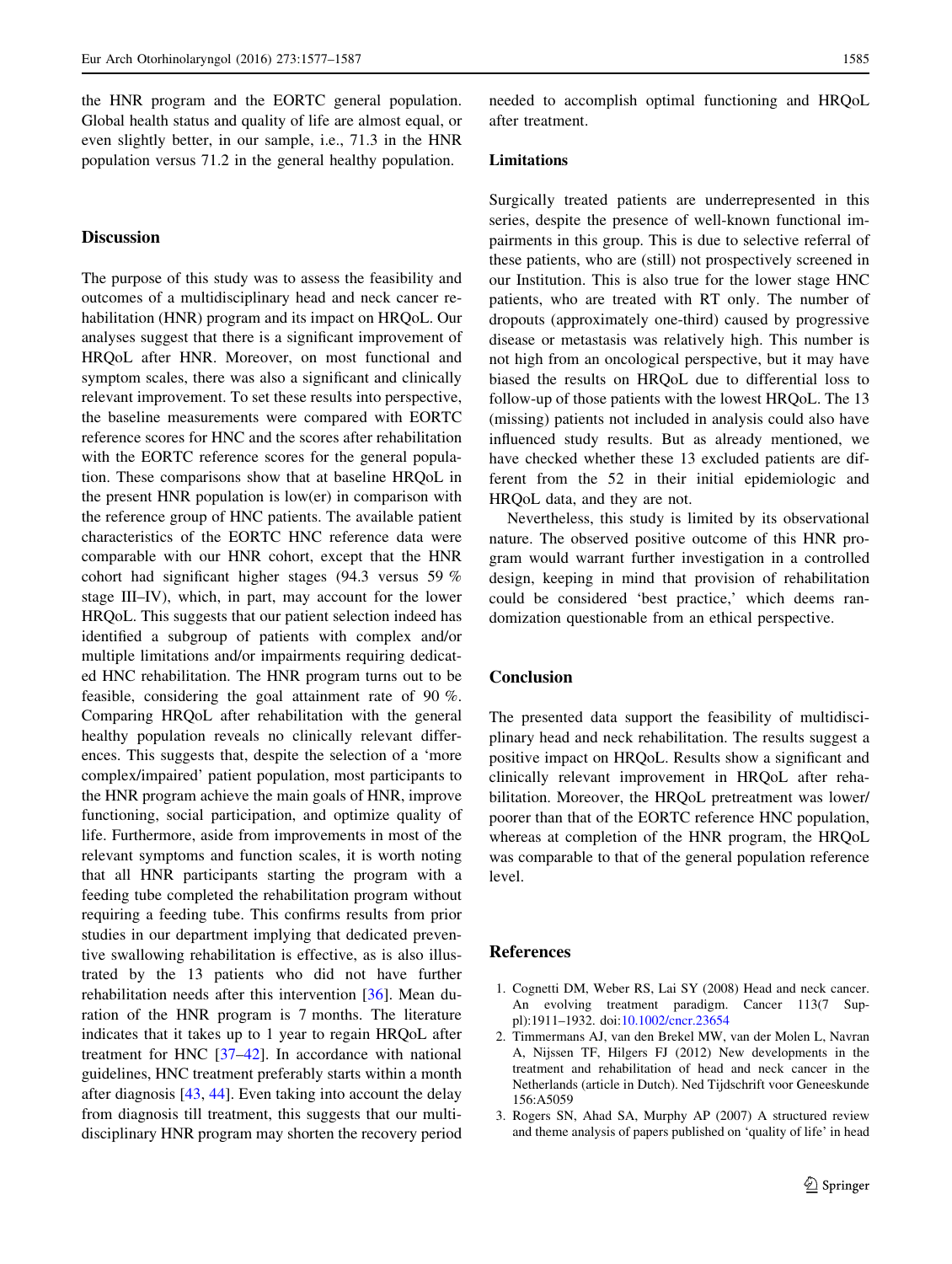<span id="page-10-0"></span>and neck cancer: 2000–2005. Oral Oncol 43:843–868. doi:[10.](http://dx.doi.org/10.1016/j.oraloncology.2007.02.006) [1016/j.oraloncology.2007.02.006](http://dx.doi.org/10.1016/j.oraloncology.2007.02.006)

- 4. Verdonck-de Leeuw IM, Buffart LM et al (2014) The course of health-related quality of life in head and neck cancer patients treated with chemoradiation: a prospective cohort study. Radiother Oncol 110(2014):422–428. doi[:10.1016/j.radonc.2014.01.002](http://dx.doi.org/10.1016/j.radonc.2014.01.002)
- 5. Hammerlid E, Taft C (2001) Health-related quality of life in long-term head and neck cancer survivors: a comparison with general population norms. Br J Cancer 84(2):149–156. doi:[10.](http://dx.doi.org/10.1054/bjoc2000.1576) [1054/bjoc2000.1576](http://dx.doi.org/10.1054/bjoc2000.1576)
- 6. Eades M, Chasen M, Bhargava R (2009) Rehabilitation: long term physical and functioning changes following treatment. Semin Oncol Nurs 25(3):222–230. doi:[10.1016/j.sonen.2009.05.006](http://dx.doi.org/10.1016/j.sonen.2009.05.006)
- 7. Stuiver MM, van Wilgen CP, de Boer EM et al (2008) Impact of shoulder complaints after neck dissection on shoulder disability and quality of life. Otolaryngol Head Neck Surg 139:32–39. doi:[10.1016/j.otohns.2008.03.019](http://dx.doi.org/10.1016/j.otohns.2008.03.019)
- 8. van der Molen L, van Rossum MA, Burkhead LM, Smeele LE, Hilgers FJM (2009) Functional outcomes and rehabilitation strategies in patients treated with chemoradiotherapy for advanced head and neck cancer : a systematic review. Eur Arch Otorhinolaryngol 266:889–900. doi[:10.1007/s00405-008-0817-3](http://dx.doi.org/10.1007/s00405-008-0817-3)
- 9. List MA, Bilir SP (2004) Functional outcomes in head and neck cancer. Semin Rad Oncol 14(2):178–189
- 10. van der Molen L, van Rossum MA, Burkhead LM, Smeele LE, Rasch CR, Hilgers FJ (2011) A randomized preventive rehabilitation trial in advanced head and neck cancer patients treated with chemo-radiotherapy; feasibility, compliance, and short term effects. Dysphagia 26:155–170. doi:[10.1007/s00455-010-9288-y](http://dx.doi.org/10.1007/s00455-010-9288-y)
- 11. Carvalho APV, Vital FMR, Soares BGO (2012) Exercise interventions for shoulder dysfunction in patients treated for head and neck cancer (review). Cochrane Libr. doi[:10.1002/14651858.](http://dx.doi.org/10.1002/14651858.CD008693.pub2) [CD008693.pub2](http://dx.doi.org/10.1002/14651858.CD008693.pub2)
- 12. Fialka-Moser V, Crevenna R, Korpan M, Quittan M (2003) Cancer rehabilitation. Particularly with aspects on physical impairments. J Rehabil Med 35:153–162
- 13. Cousins N, MacAulay F, Lang H, MacGillivray S, Wells M (2013) A systematic review of interventions for eating and drinking problems following treatment for head and neck cancer suggests a need to look beyond swallowing and trismus. Oral Oncol 49(2013):387–400
- 14. Ahlberg A, Engstrom T, Nikolaidis P, Gunnarsson K, Johansson H, Sharp L, Laurell G (2011) Early self-care rehabilitation of head and neck cancer patients. Acta Otolaryngol 131:552–561
- 15. Eades M, Murphy J et al (2013) Effect of an interdisciplinary rehabilitation program on quality of life in patients with head and neck cancer: review of clinical experience. Head Neck 2013:343–349. doi:[10.1002/HED](http://dx.doi.org/10.1002/HED)
- 16. de Leeuw J, van den Berg MGA, van Achterberg T, Merkx MAW (2013) Supportive care in early rehabilitation for advanced-stage radiated head and neck cancer patients. Otolaryngol Head Neck Surg 148:625. doi[:10.1177/0194599812474797](http://dx.doi.org/10.1177/0194599812474797)
- 17. Preamble to the Constitution of the World Health Organization as adopted by the International Health Conference, New York, 19–22 June, 1946; signed on 22 July 1946 by the representatives of 61 States (Official Records of the World Health Organization, No. 2, p. 100) and entered into force on 7 April 1948
- 18. Oncoline national Dutch guideline oncological rehabilitation. <http://www.oncoline.nl/oncologische-revalidatie>. Accessed Nov 2014
- 19. Oncoline national Dutch guideline detecting psychosocial needs. <http://www.oncoline.nl/detecteren-behoefte-psychosociale-zorg>. Accessed Nov 2014
- 20. Treatment program Rehabilitation Head and Neck Oncology (2010). Protocol in Dutch is available on request by sending an e-mail to kno@nki.nl
- 21. World Health Organization (2013) How to use the ICF: a practical manual for using the International Classification of Functioning, Disability and Health (ICF). Exposure draft for comment. <http://www.who.int/classifications/drafticfpracticalmanual.pdf>. Accessed Nov 2014
- 22. Tschiesner UM, Rogers SN, Harreus U, Berghaus A, Cieza A (2009) Comparison of outcome measures in head and neck cancer—literature review 2000–2006. Head Neck 2009:251–259
- 23. Tschiesner UM, Lineisen E et al (2009) Assessment of functioning in patients with head and neck cancer according to the International Classification of Functioning, Disability, and Health (ICF): a multicenter study. Laryngoscope 119:915–923
- 24. Tschiesner UM, Rogers SN et al (2010) Development of ICF core sets for head and neck cancer. Head Neck. doi:[10.1002/hed](http://dx.doi.org/10.1002/hed)
- 25. Aaronson NK, Ahmedzai S (1993) The European Organization for Research and Treatment of Cancer QLQ-30: a quality-of-life instrument for use in international clinical trials in oncology. J Natl Cancer Int 85:365–376
- 26. Bjordal K, de Graeff A, Fayers PM, Hammerlid E, van Pottelsberghe C, Curran D, Ahlner-Elmqvist M, Maher EJ, Meyza JW, Brédart A, Soderholm AL, Arraras JJ, Feine JS, Abendstein H, Morton RP, Pignon T, Huguenin P, Bottomly A, Kaasa S (2000) A 12 country field study of the EORTC QLQ-C30 (version 3.0) and the head and neck cancer specific module (EORTC QLQ-H&N35) in head and neck patients. Eur J Cancer 36:1796–1807
- 27. Singer S, Arraras JI, Chie WC et al (2013) Performance of the EORTC questionnaire for the assessment of quality of life in head and neck cancer patients EORTC QLQ-H&N35: a methodological review. Qual Life Res 22:1927–1941. doi[:10.1007/](http://dx.doi.org/10.1007/s11136-012-1325-1) [s11136-012-1325-1](http://dx.doi.org/10.1007/s11136-012-1325-1)
- 28. Tschiesner U, Rogers SN, Harreus U, Berghaus A, Cieza A (2008) Content comparison of quality of life questionnaires used in head and neck cancer based on the international classification of functioning, disability and health: a systematic review. Eur Arch Otorhinolaryngol 265:627–637. doi[:10.1007/s008-0641-9](http://dx.doi.org/10.1007/s008-0641-9)
- 29. [http://groups.eortc.be/qol/eortc-qlq-c30.](http://groups.eortc.be/qol/eortc-qlq-c30) Accessed Oct 2014
- 30. King MT (1996) The interpretation of scores from the EORTC quality of life questionnaire QLQ-30. Qual Life Res 5:555–567
- 31. Osoba D, Rodrigues G, Myles J, Zee B, Pater J (1998) Interpreting the significance of changes in health-related quality of life scores. J Clin Oncol 16:139–144
- 32. Scot NW, Fayers P, Aaronson NK, Bottomley E, Graeff de A, The EORTC Quality of Life Group, et al (2008) EORTC QlQ C-30 reference values. [http://groups.eortc.be/qol/sites/default/](http://groups.eortc.be/qol/sites/default/files/img/newsletter/reference_values_manual2008.pdf) [files/img/newsletter/reference\\_values\\_manual2008.pdf](http://groups.eortc.be/qol/sites/default/files/img/newsletter/reference_values_manual2008.pdf). Accessed Oct 2014
- 33. National Comprehensive Cancer Network (2008) National Comprehensive Cancer Network, NCCN Clinical practice guidelines in oncology: distress management, US. [http://www.nccn.org/patients/](http://www.nccn.org/patients/resources/life_with_cancer/pdf/nccn_distress_thermometer.pdf) [resources/life\\_with\\_cancer/pdf/nccn\\_distress\\_thermometer.pdf.](http://www.nccn.org/patients/resources/life_with_cancer/pdf/nccn_distress_thermometer.pdf) Accessed Oct 2014
- 34. Bornbaum CC, Fung F, Franklin JH, Nichols A, Yoo J, Doyle PC (2012) A descriptive analysis of the relationship between quality of life and distress in individuals with head and neck cancer. Support Care Cancer 20:2157–2165. doi:[10.1007/s00520-011-](http://dx.doi.org/10.1007/s00520-011-1326-2) [1326-2](http://dx.doi.org/10.1007/s00520-011-1326-2)
- 35. Fayers PM, Aaronson NK, Bjordal K, Groenvold M, Curran D, Bottomley A, The EORTC Quality of Life Group (2014) The EORTC QLQ-C30 scoring manual (3rd edition) published by: European Organisation for Research and Treatment of Cancer, Brussels 2001. Accessed Oct 2014
- 36. van der Molen L, van Rossum MA, Rasch CR, Smeele LE, Hilgers FJ (2014) Two-year results of a prospective preventive swallowing rehabilitation trial in patients treated with chemoradiation for advanced head and neck cancer. Eur Arch Otorhinolaryngol 271:1257–1270. doi[:10.1007/s00405-013-2640-8](http://dx.doi.org/10.1007/s00405-013-2640-8)